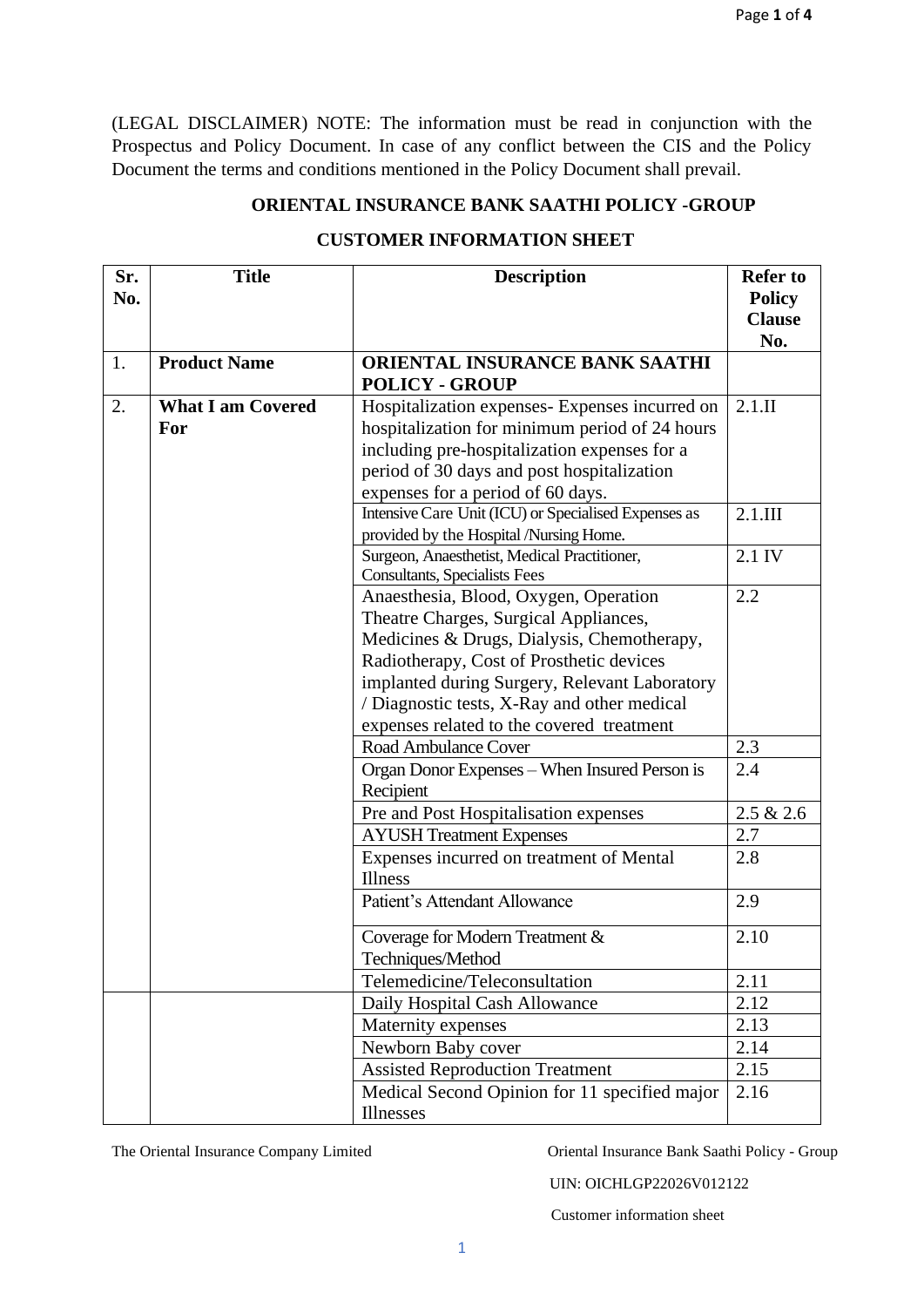|                |                          | <b>HIV/AIDS Cover</b>                              | 2.21             |
|----------------|--------------------------|----------------------------------------------------|------------------|
| 3              | What are the Major       | Following is a partial list of the policy          | $\overline{4}$   |
|                | exclusions in the policy | exclusions. Please refer to the policy document    |                  |
|                |                          | for the complete list of exclusions                |                  |
|                |                          | Admission primarily for investigation $\&$         |                  |
|                |                          | evaluation                                         |                  |
|                |                          | Admission primarily for rest Cure,                 |                  |
|                |                          | rehabilitation and respite care                    |                  |
|                |                          | Expenses related to the surgical treatment of      |                  |
|                |                          | obesity that do not fulfil certain conditions      |                  |
|                |                          | <b>Change-of-Gender treatments</b>                 |                  |
|                |                          | Expenses for cosmetic or plastic surgery           |                  |
|                |                          | Expenses related to any treatment necessitated     |                  |
|                |                          | due to participation in hazardous or adventure     |                  |
|                |                          | sports                                             |                  |
| $\overline{4}$ | <b>Waiting period</b>    | Pre-Existing Diseases will be covered after a      | 4.1a             |
|                |                          | waiting period of forty eight (48) months of       |                  |
|                |                          | continuous coverage                                |                  |
|                |                          | Expenses related to the treatment of any illness   | 4.1c             |
|                |                          | within 15 days from the first policy               |                  |
|                |                          | commencement date shall be excluded except         |                  |
|                |                          | claims arising due to an accident.                 |                  |
|                |                          | Specified surgeries/treatments/diseases are        | 4.1 <sub>b</sub> |
|                |                          | covered after specific waiting period              |                  |
| 5              | <b>Payment basis</b>     | Payment on indemnity basis (Cashless /             | 5.6              |
|                |                          | Reimbursement)                                     |                  |
| 6              | <b>Loss sharing</b>      | In case of a claim, this policy requires you to    |                  |
|                |                          | share the following costs:                         |                  |
|                |                          | Expenses exceeding the following Sub-limits:       |                  |
|                |                          | Room Charges (Hospitalization):                    |                  |
|                |                          | Room Rent-                                         | 2.1              |
|                |                          | PLAN A - 1% of the Sum Insured per day             |                  |
|                |                          | PLAN B - 1% of the Sum Insured per day for         |                  |
|                |                          | 6, 8, 10 Lacs.                                     |                  |
|                |                          | For SI levels above 10 Lacs, 1% of 10 lac plus     |                  |
|                |                          | 0.5% of every additional 1 lac of SI above 10      |                  |
|                |                          | lacs.                                              |                  |
|                |                          | $ICU$ charges $-$                                  | 2.1              |
|                |                          | PLAN A - 2% of the Sum Insured per day             |                  |
|                |                          | PLAN B - 2% of the Sum Insured per day for         |                  |
|                |                          | 6, 8, 10 lacs.                                     |                  |
|                |                          | For SI levels above 10 Lacs, 1% of every           |                  |
|                |                          | additional 1 Lac of SI above 10 Lacs               |                  |
|                |                          | In case Room/ICU/ICCU rent exceeds the             | 2.2              |
|                |                          | limits specified the claim shall be subject to the |                  |
|                |                          | proportionate deduction.                           |                  |
|                |                          | Expenses beyond disease/Procedure wise             | 2.17             |

The Oriental Insurance Company Limited Oriental Insurance Bank Saathi Policy - Group

UIN: OICHLGP22026V012122

Customer information sheet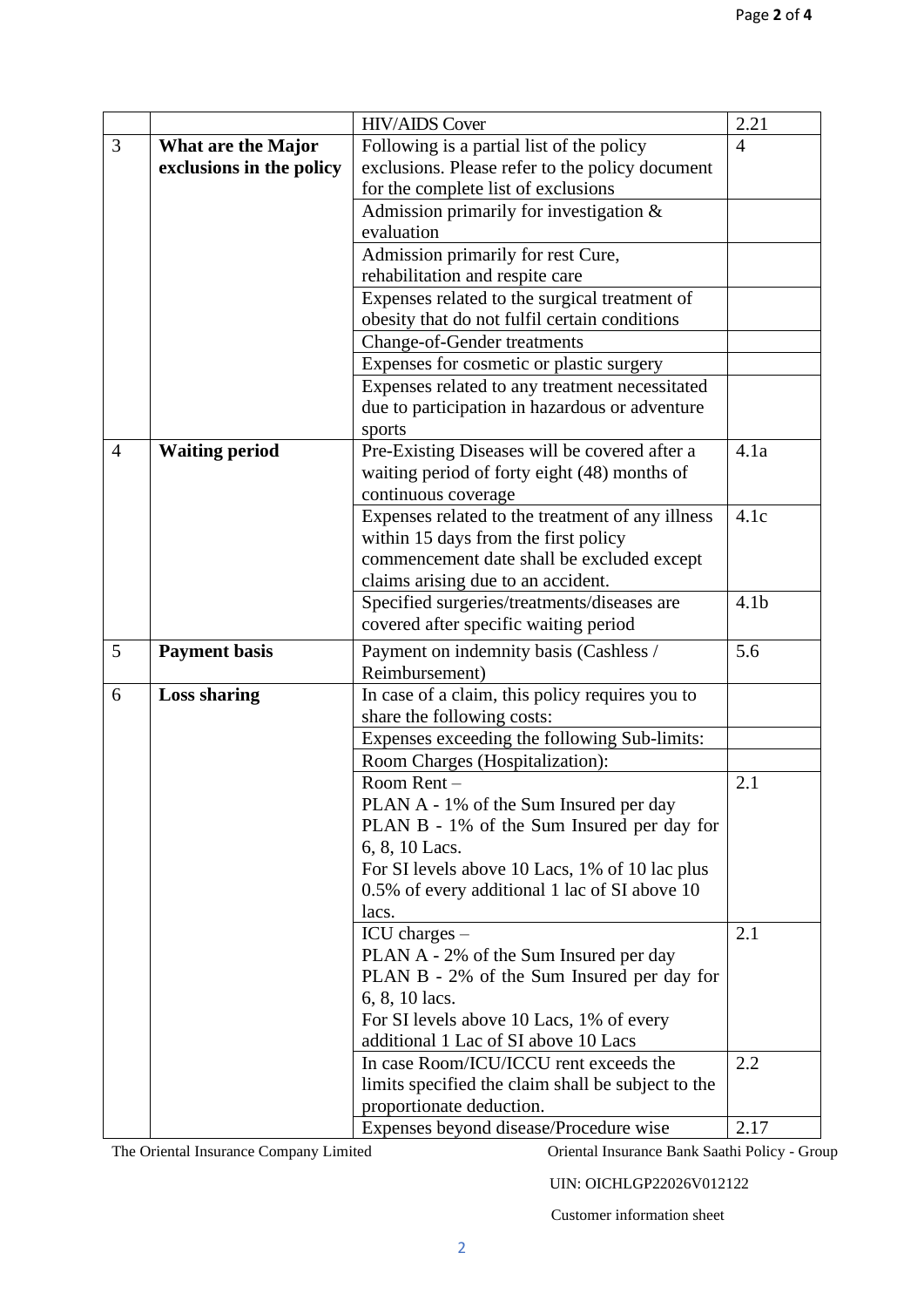|        |                           | capping                                                                 |                                                   |                   |      |
|--------|---------------------------|-------------------------------------------------------------------------|---------------------------------------------------|-------------------|------|
|        |                           | Expenses beyond limits prescribed for Modern                            |                                                   |                   | 2.10 |
|        |                           | treatment methods and Advancements in                                   |                                                   |                   |      |
|        |                           | technology                                                              |                                                   |                   |      |
|        |                           |                                                                         |                                                   |                   |      |
| $\tau$ | <b>Renewal Conditions</b> | The policy shall ordinarily be renewable except                         |                                                   |                   | 6.4  |
|        |                           |                                                                         | on grounds of fraud, moral hazard,                |                   |      |
|        |                           |                                                                         | misrepresentation by the insured person.          |                   |      |
|        |                           | Renewal shall not be denied on the ground that                          |                                                   |                   |      |
|        |                           | the insured had made a claim or claims in the                           |                                                   |                   |      |
|        |                           | preceding policy years.                                                 |                                                   |                   |      |
| 8      | <b>Cancellation</b>       | The Insured may cancel this Policy by giving                            | 5.14                                              |                   |      |
|        |                           | 15 days' written notice, and in such an event,                          |                                                   |                   |      |
|        |                           |                                                                         | the Company shall refund premium on short         |                   |      |
|        |                           | term rates for the unexpired Policy Period as                           |                                                   |                   |      |
|        |                           |                                                                         | per the rates detailed in the policy terms and    |                   |      |
|        |                           | conditions.                                                             |                                                   |                   |      |
|        |                           | The Company may cancel the policy at any                                |                                                   |                   |      |
|        |                           | time on grounds of misrepresentation, non-                              |                                                   |                   |      |
|        |                           | disclosure of material facts, and fraud by the                          |                                                   |                   |      |
|        |                           | Insured Person by giving 15 days' written                               |                                                   |                   |      |
|        |                           | notice.                                                                 |                                                   |                   |      |
| 10     | <b>Claims</b>             | a.                                                                      | For Cashless Service:                             |                   | 5.6  |
|        |                           |                                                                         | Contact the TPA or visit our Website at           |                   |      |
|        |                           |                                                                         | https://orientalinsurance.org.in/ for the list of |                   |      |
|        |                           | Hospitals where cashless facility is available.                         |                                                   |                   |      |
|        |                           | For Reimbursement of Claim: For                                         |                                                   |                   |      |
|        |                           | reimbursement of claims the insured person                              |                                                   |                   |      |
|        |                           | may submit the necessary documents to                                   |                                                   |                   |      |
|        |                           | TPA/Company within the prescribed time limit<br>as specified hereunder. |                                                   |                   |      |
|        |                           | Sl. No.                                                                 | <b>Type of Claim</b>                              | <b>Prescribed</b> |      |
|        |                           |                                                                         |                                                   | <b>Time limit</b> |      |
|        |                           | $\mathbf{1}$                                                            | Reimbursement                                     | Within thirty     |      |
|        |                           |                                                                         | of                                                | days of date of   |      |
|        |                           |                                                                         | hospitalization,                                  | discharge from    |      |
|        |                           |                                                                         | day care and                                      | hospital          |      |
|        |                           |                                                                         | pre                                               |                   |      |
|        |                           |                                                                         | hospitalization                                   |                   |      |
|        |                           |                                                                         | expenses                                          |                   |      |
|        |                           | $\overline{2}$                                                          | Reimbursement                                     | Within fifteen    |      |
|        |                           |                                                                         | of post                                           | days from         |      |
|        |                           |                                                                         | hospitalization                                   | completion of     |      |
|        |                           |                                                                         | expenses                                          | post              |      |
|        |                           |                                                                         |                                                   | hospitalization   |      |
|        |                           |                                                                         |                                                   | treatment         |      |
|        |                           | For details on claim procedure please refer the                         |                                                   |                   |      |

The Oriental Insurance Company Limited Oriental Insurance Bank Saathi Policy - Group

UIN: OICHLGP22026V012122

Customer information sheet